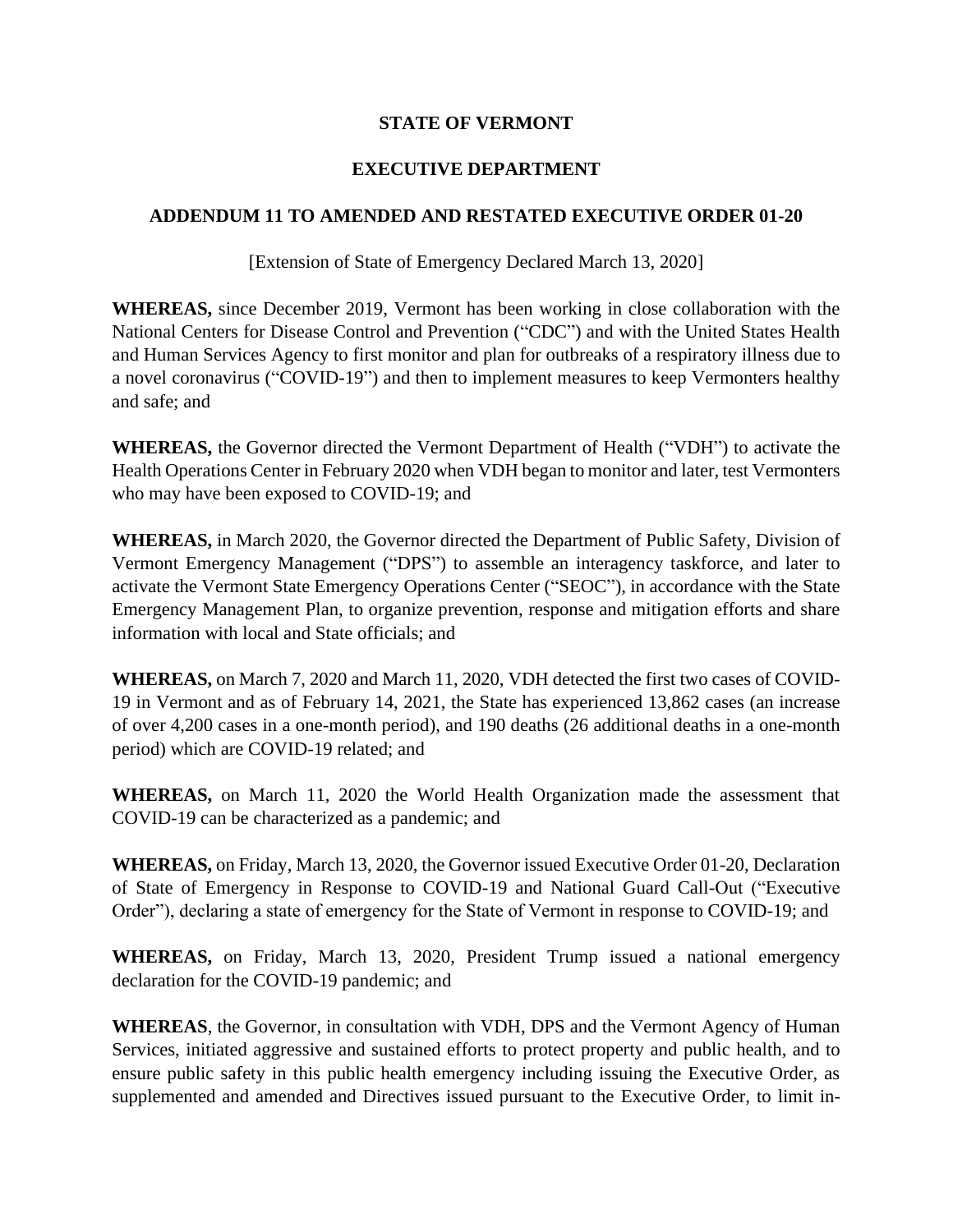person contact, such as limiting the size of gatherings, closure of schools and the institution of remote learning through the end of the 2019-2020 school year, directing the postponement of nonessential medical and surgical procedures, suspending the operation of close contact businesses, requiring telecommuting and work from home, requiring Vermonters to stay home and stay safe, with exceptions for essential purposes, and suspending the operation of businesses which were not deemed critical to public health and safety and national and economic security; and

**WHEREAS**, modeling studies done for the State clearly show that, but for the mitigation measures taken to date, the number of COVID-19 cases and COVID-19 related deaths in the State would be having a much more devastating effect on Vermonters and would be threatening to overwhelm the capacity of the Vermont health care system; and

**WHEREAS**, the Governor undertook a cautious, measured and data-based approach to restarting Vermont's economy to minimize the risk to the public by limiting the spread of infection in our communities in order to protect the most vulnerable, while reopening our business, non-profit, government and recreation sectors in a safe and effective way; and

**WHEREAS,** while the Governor is optimistic that the COVID-19 vaccine in Vermont will eventually bring much needed relief, the roll-out of the vaccine will be a methodical, deliberate process designed to protect the Vermonters most vulnerable to severe illness or death from COVID; and

**WHEREAS,** numerous tools needed to address response efforts remain in place by virtue of the State of Emergency declaration, including protections for residents of long term and other medical care facilities, National Guard resources standing by to assist with the COVID-19 response, workplace health and safety requirements, public gathering limitations, a mandate for facial coverings, expanded housing and meal delivery systems, expanded eligibility for unemployment insurance, tools needed by certain businesses to maintain a minimum level of economic sustainability, moratoria on evictions and utility service disconnection, and federal emergency funding; and

**WHEREAS,** the Governor has determined, in consultation with the Commissioner of VDH and DPS, based on the best science and data available, to extend the State of Emergency for the State of Vermont through Monday, March 15, 2021.

**NOW THEREFORE,** I, Philip B. Scott, by virtue of the authority vested in me as Governor of Vermont by the Constitution of the State of Vermont, the emergency powers set forth in 20 V.S.A. §§ 8, 9 and 11 and other laws, hereby declare the State of Emergency for the State of Vermont shall be extended through midnight on Monday, March 15, 2021.